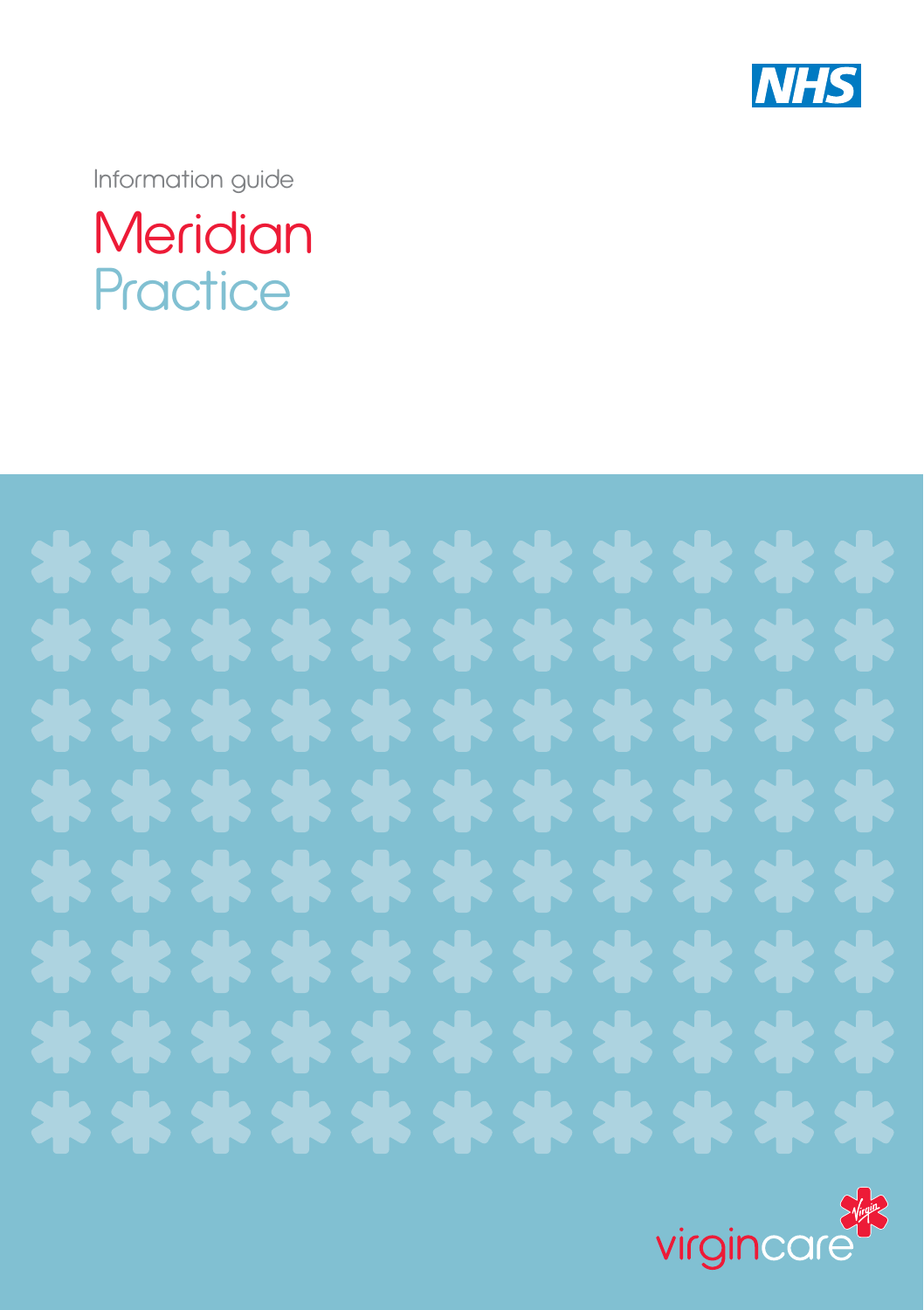Welcome to Meridian Practice Our practice provides asylum seekers and refugees with access to high quality healthcare within Coventry.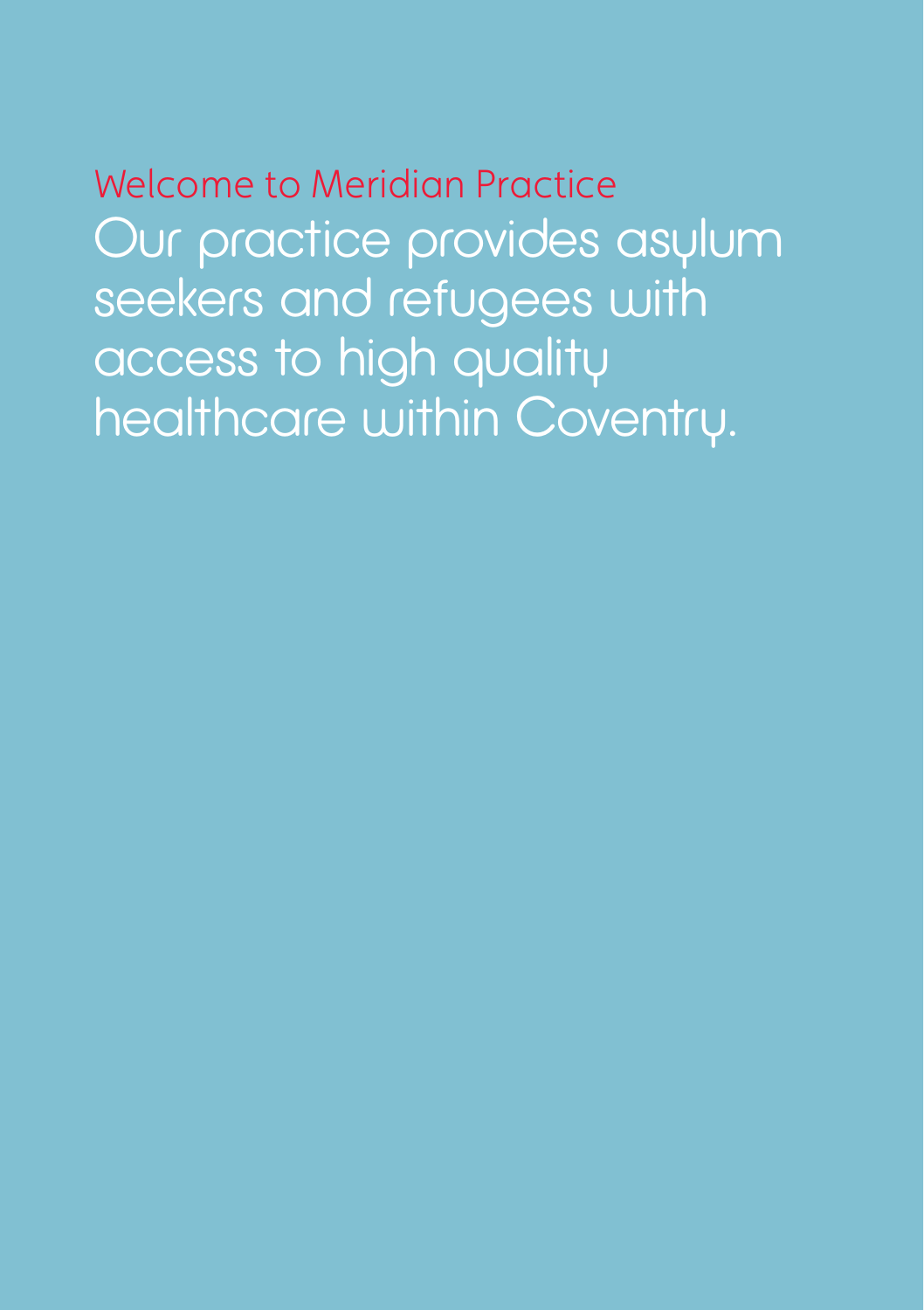#### Our services

Every patient registered at the practice has a detailed nurse assessment which includes blood tests.

Clinics and services that are available in the practice are:

- Adult catch-up immunisation
- Antenatal clinic (midwife)
- Cervical screening for women
- Child health monitoring
- Child immunisations
- Contraceptive advice

We also provide treatment for:

- Anxiety, depression and other mental health problems
- Advice and assistance for well-being, malnutrition and infectious diseases
- Minor injuries such as cuts and wounds
- Lifestyle advice (diet and exercise)
- Men's health problems
- NHS health check for over 40s
- Smoking cessation advice
- Back and joint pain
- Severe sore throats, coughs and flu
- Skin problems
- Stomach pain, vomiting, diarrhoea and constipation

Additional support can be given in the form of advice and assistance for issues such as mental health and well-being, malnutrition, infectious diseases, stress related problems and dermatology conditions.

## Our opening times

Our practice is open from 8am to 6:30pm Monday to Friday.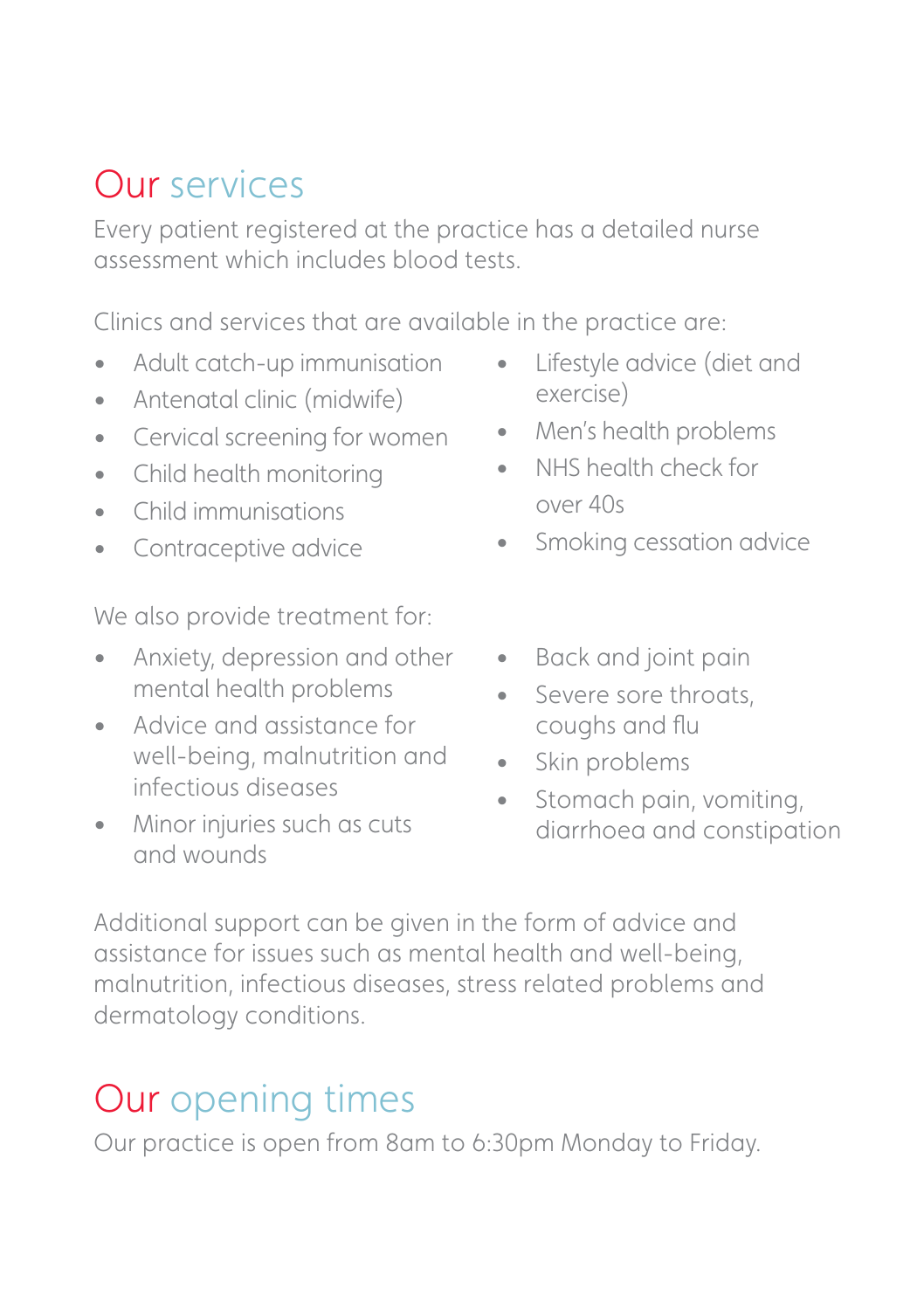#### Our team

Our team is managed by a general manager and we offer a range of GPs, nurses and healthcare staff to provide you with a high quality service.

We fully meet the Disability Act and have wheelchair access throughout.

#### Registering with us

We are open to new patients (asylum seekers and refugees). We will ask you to provide relevant UK BA documentation, or other documents which confirm your identity, address and entitlement to NHS services. This usually takes the form of a letter from the Home Office station, personal details and a photographic identification card.

Please bring your medical card if you have one. If you have lost your card, our reception staff will help you complete the paperwork to replace it.

You will also need to complete a patient registration form which is available on our website or from reception.

Once granted leave to remain in the UK, you may wish to move to another GP practice especially if you are moving to another part of Coventry. If you move out of Coventry, you will need to change your GP to one that is closer to your new home.

#### Booking an appointment

Once you are registered with us you can see a clinician by appointment. Appointments should be pre-booked and can be made by either visiting or telephoning us during opening hours on the number in the 'Get in touch' section.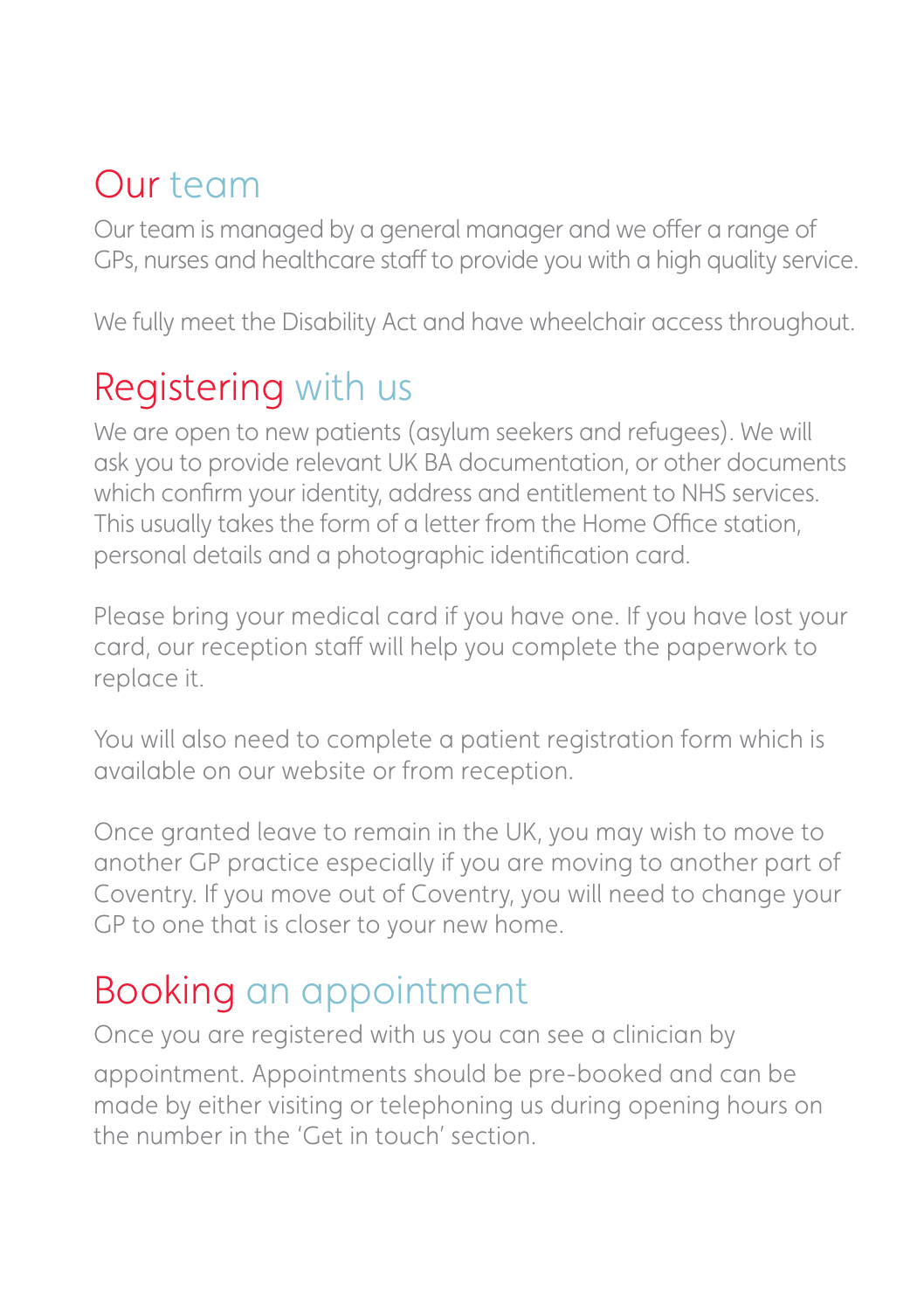You should be able to see a GP within 48 hours, a healthcare professional within 24 hours, your choice of GP within seven days and a pre-booked appointment up to four weeks in advance.

## Bringing someone with you

You are welcome to bring someone with you to your appointment. Sometimes our staff may also request to have someone present for an appointment. If you or the member of staff is uncomfortable with the person, we'll reschedule to a later date when the correct person is available.

#### **Prescriptions**

Although we don't have a pharmacy on-site, our reception staff will be happy to direct you to the most convenient pharmacy for you.

#### Repeat prescriptions

If you take medication on a long-term basis, you can order your repeat medication by completing a repeat prescription form which is available on our website or from reception. Alternatively, please use the form attached to your previous prescription.

You can return the form to us in person, by post or by fax. However, we do not accept telephone requests for repeat medication. Requests take between two and three days to process.

We will conduct a review of your medication at regular intervals. This may require you to attend an appointment with a doctor before a repeat prescription can be issued.

If you require medication that is not on your repeat medication list then this should be discussed with a GP first. The easiest way to do this is by arranging a telephone consultation.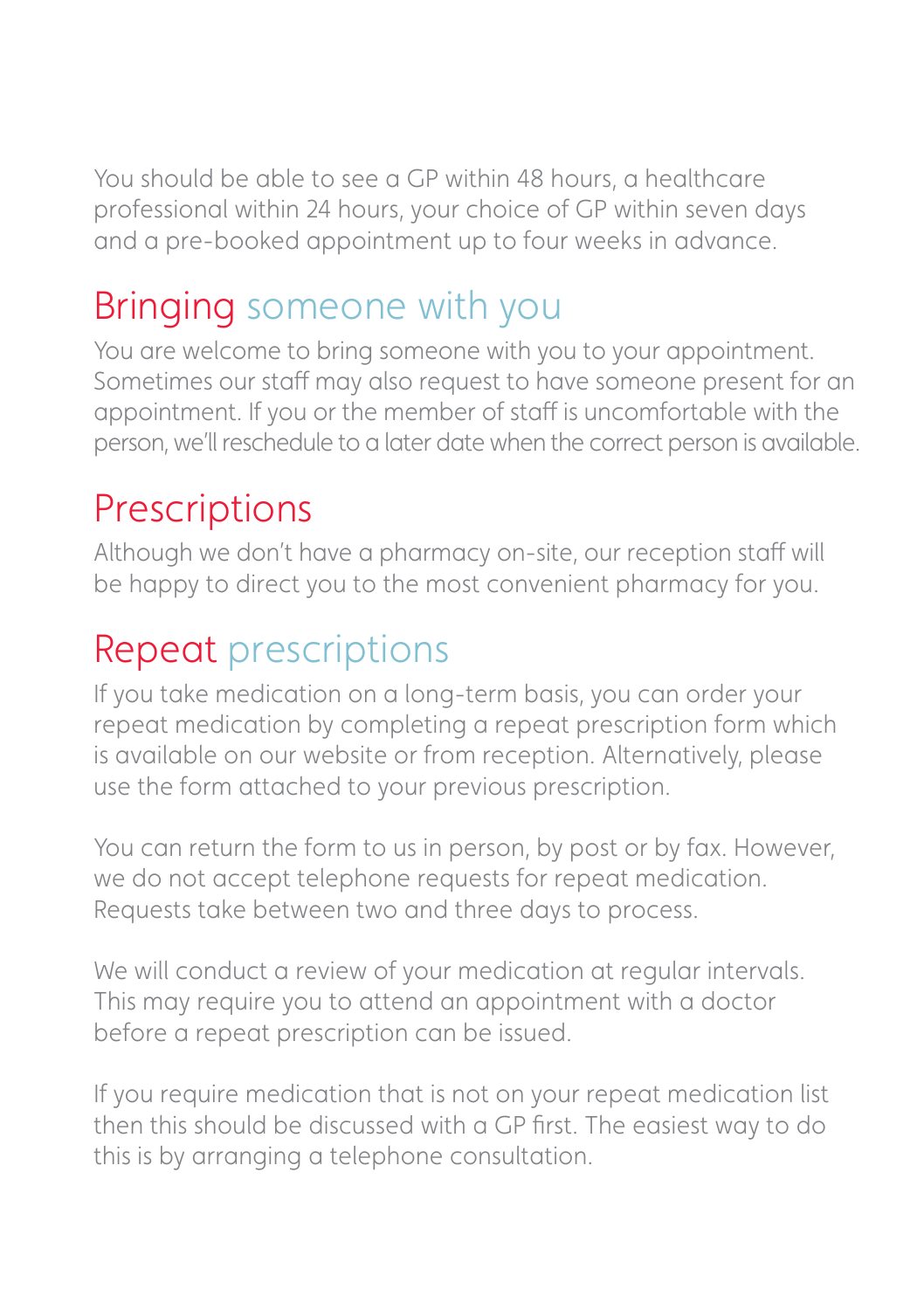## Repeat dispensing

If you or someone you care for uses the same medication regularly, you may be able to benefit from repeat dispensing from one of the local pharmacists. This means you will not have to visit the practice every time you need more medicine.

Our GPs and practice nurse will be happy to provide more information and tell you if the medication you take is suitable for the repeat dispensing scheme.

#### Test results

When your test results are returned, they will be discussed with you. If we are unable to do so immediately, and there is a need for further explanation of the results, another appointment can be arranged.

Our receptionists are not medically trained and can only pass on what the clinician has told them.

#### Out of hours care

If you need urgent medical care when the practice is closed, you can visit the City of Coventry NHS Walk-in and Healthcare Centre from 8am to 10pm, Monday to Sunday. The centre is located on Stoney Stanton Road in Coventry city centre and the telephone number is 0300 200 0060.

You can also call NHS 111 24 hours a day for out of hours services and advice. It's free from a landline and a mobile.

- Symptoms will be assessed over the telephone.
- You will be given appropriate advice and treatment.
- If you need to see a doctor you will be given an appointment at a local clinic.
- Home visits may be offered.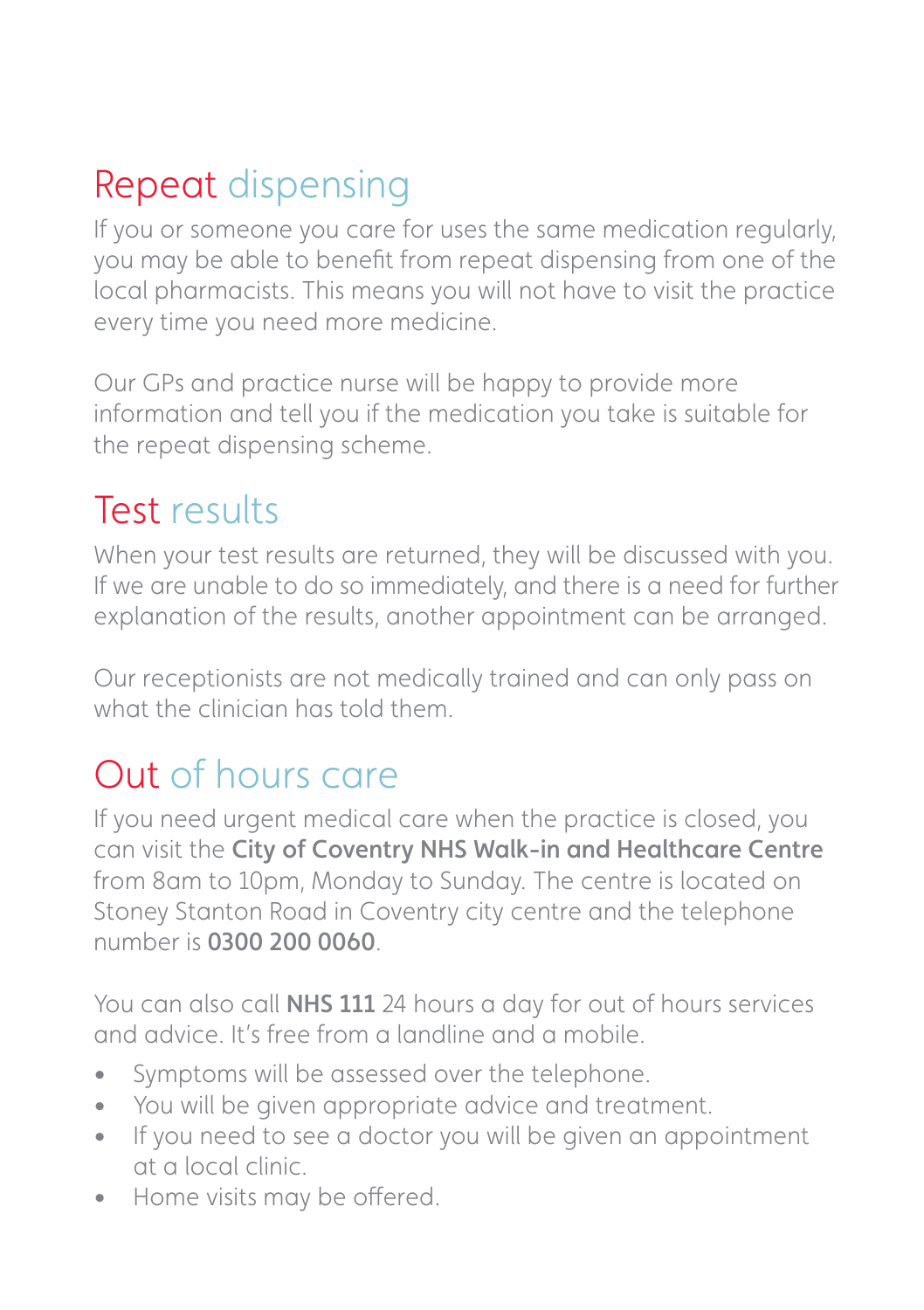## Specialist and hospital care

If a GP or another member of our healthcare team believes hospital treatment or specialist care is needed elsewhere, they will ask you where and when you would like to go. Appointments can be booked electronically while you wait or in person after the appointment.

If more time is required to think before deciding where and when to have treatment, you can call the practice at a later date to book an appointment.

#### Accident and Emergency / 999

If anyone experiences severe chest pain, loss of blood or suspected broken bones, go to the nearest Accident and Emergency department or call 999. Accident and Emergency departments are open 24 hours a day, 365 days a year.

## Other local NHS services

- Call NHS 111 on 111 for free expert NHS health advice and information 24 hours a day.
- Your local pharmacist will be able to give you free health advice and you don't need an appointment. Many pharmacies operate extended hours on a rota basis. Please call or visit your local pharmacy for more information.

Coventry and Rugby Clinical Commissioning Group is responsible for ensuring you get all the services you need. For details call: 024 7655 3344.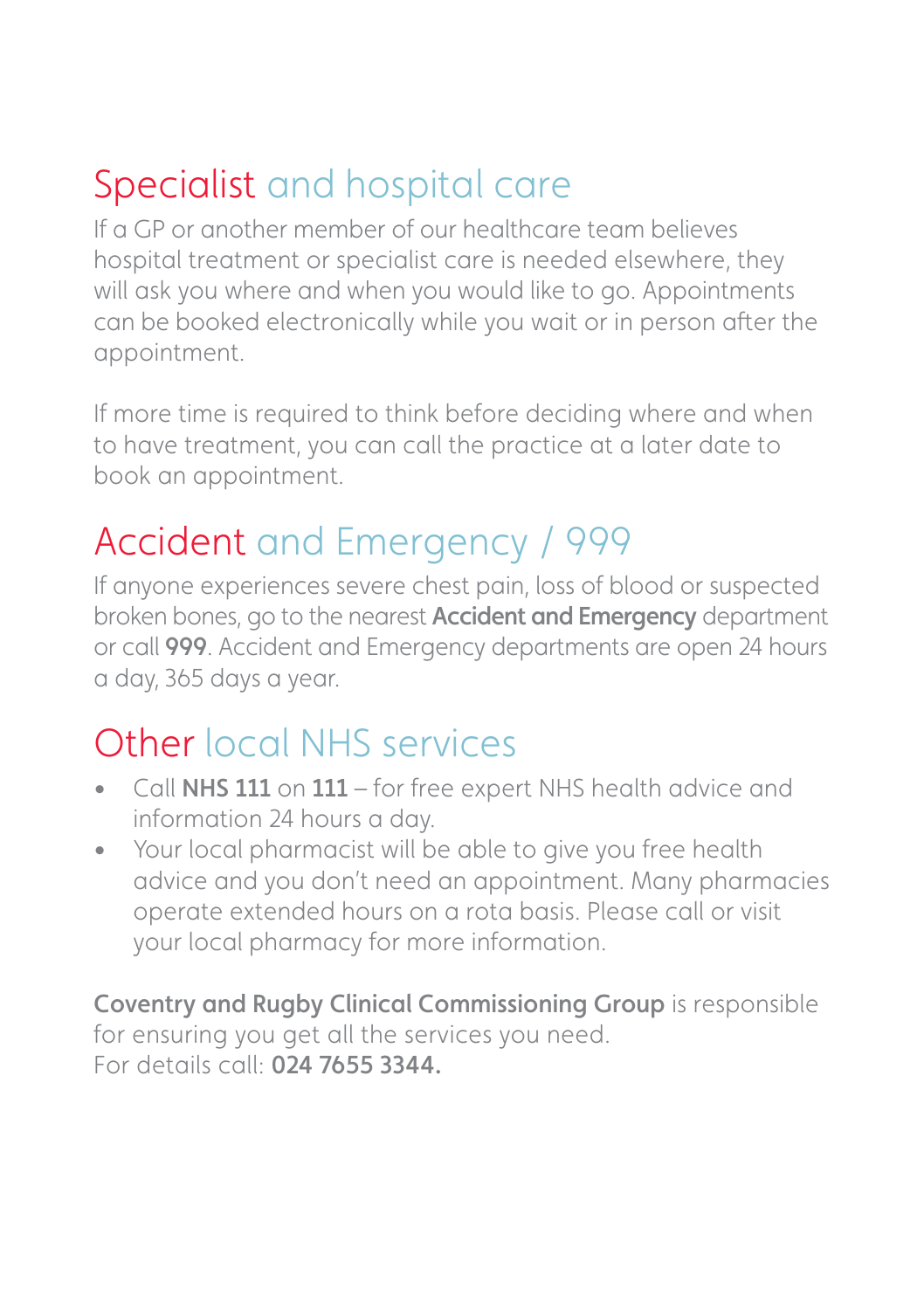## Your records

We record all the information about you confidentially on our clinical system.

Keeping healthcare records are important as they help to:

- Record important clinical information
- Help health professionals to care for you
- Improve public health and the services provided to you

We will only share information about you with your consent unless required by law or the data is anonymised.

If you would like to know more about how we look after and use data, or if you would like to know how to access your data, please visit www.virgincare.co.uk or write to our information governance team at:

Virgin Care Limited 6600 Daresbury Business Park Daresbury WA4 4GE

#### People with special needs and additional information guides

We provide all our leaflets in other languages and formats. Please let us know if you would like a different format or language.

NHS 111 provides a confidential interpreter service in many other languages if required. For deaf people and those hard of hearing, a text phone service is available on 111.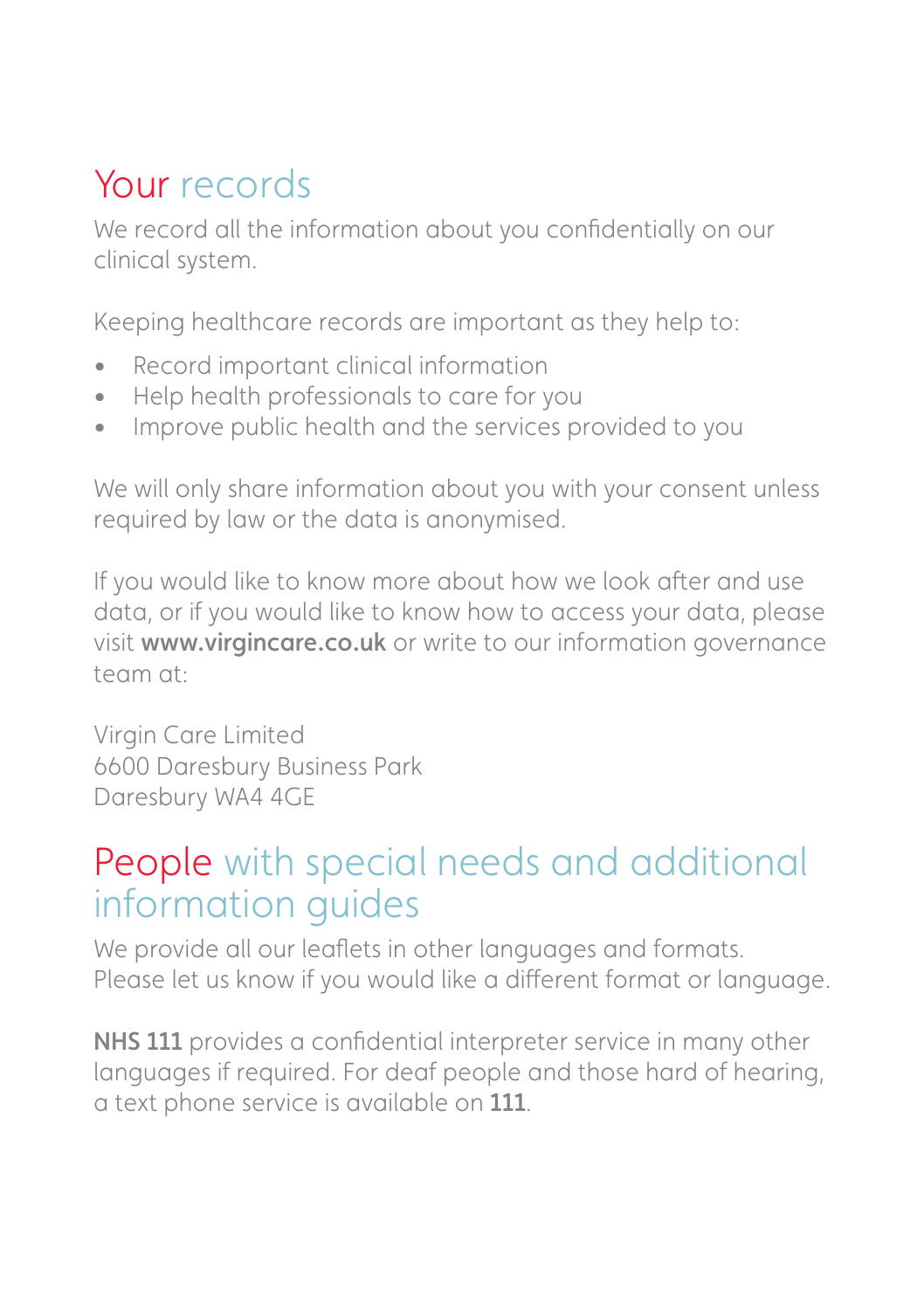#### Our commitment to you

Virgin Care takes your dignity and privacy very seriously and we will at all times respect your confidentiality.

Please treat our staff with respect so we can provide you with the very best care we can. Ask a member of staff for a copy of *Your rights and responsibilities.* 

#### What if I have a concern?

We are committed to providing you with the best service possible. We are always looking for ways to improve the service and would like to hear your comments, compliments or complaints. You can fill out one of our feedback forms or tell a member of the team.

Alternatively, if you would like to make an official complaint, please ask a member of staff, or visit our website for a copy of our *What if I have a concern* leaflet.

#### Our patient group

Our patient group is used as an opportunity to review and improve our services. We meet regularly to discuss your views about the practice and how we can make improvements. If you'd like to get involved, please contact the practice on 024 7696 1594.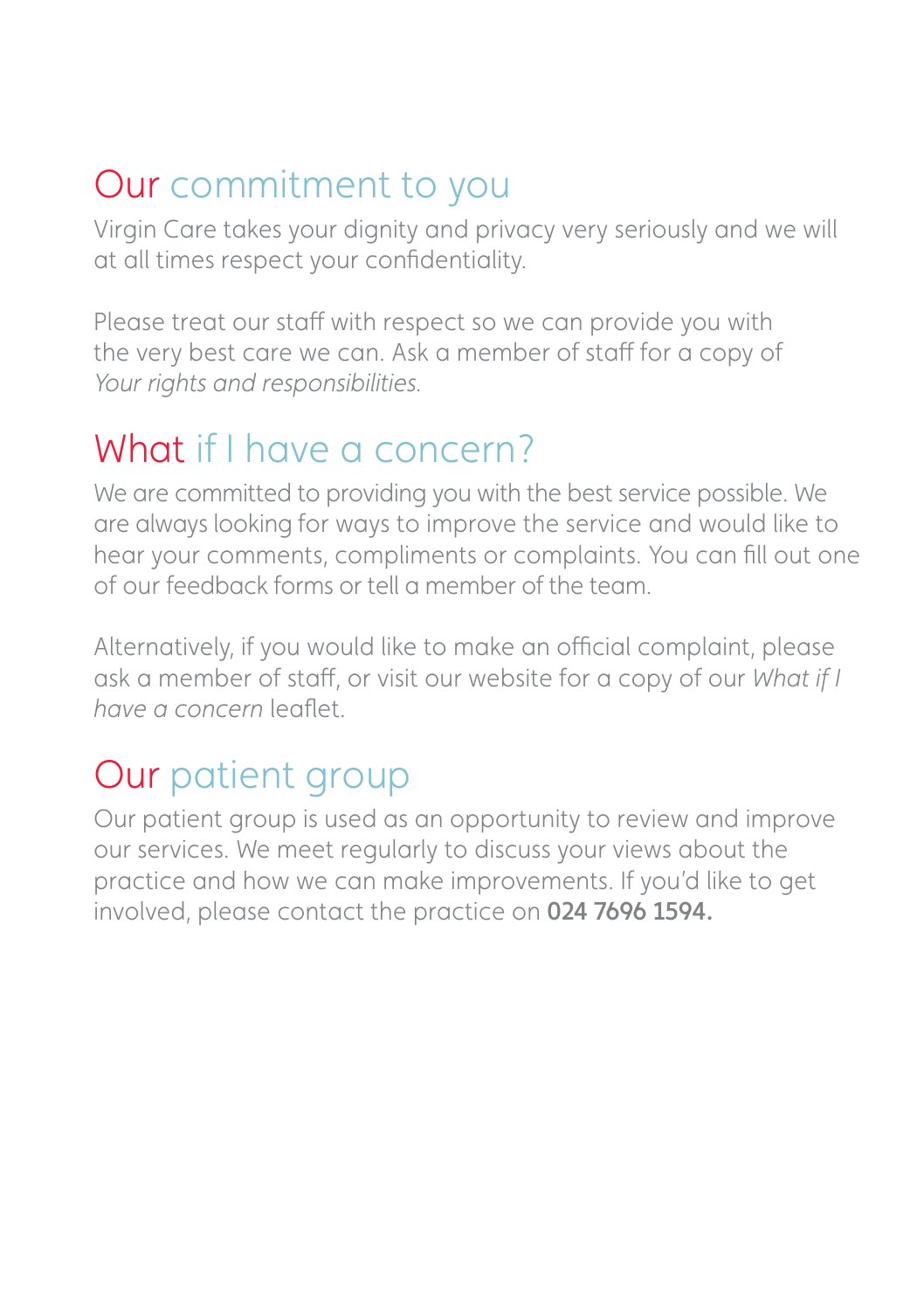## How to find us

#### By car

Travel into Coventry towards the city centre and onto the ring road (A4053). At the Foleshill roundabout, take the Tower Street exit into the city centre. Follow Tower Street until it intersects Bishop Street.

Car parking is available in a public car park opposite the practice.

#### By bus

Bus numbers 4, 13, 13c, 21, 21c, 36 and 36c will stop outside City College. From there it is a five minute walk. All other bus routes will terminate in Pool Meadow Bus Station, Trinity Street or Hales Street which are also approximately a five minute walk from the practice.

#### By train

The number 27 bus from the station goes to Pool Meadow Bus Station which is a five minute walk to the practice.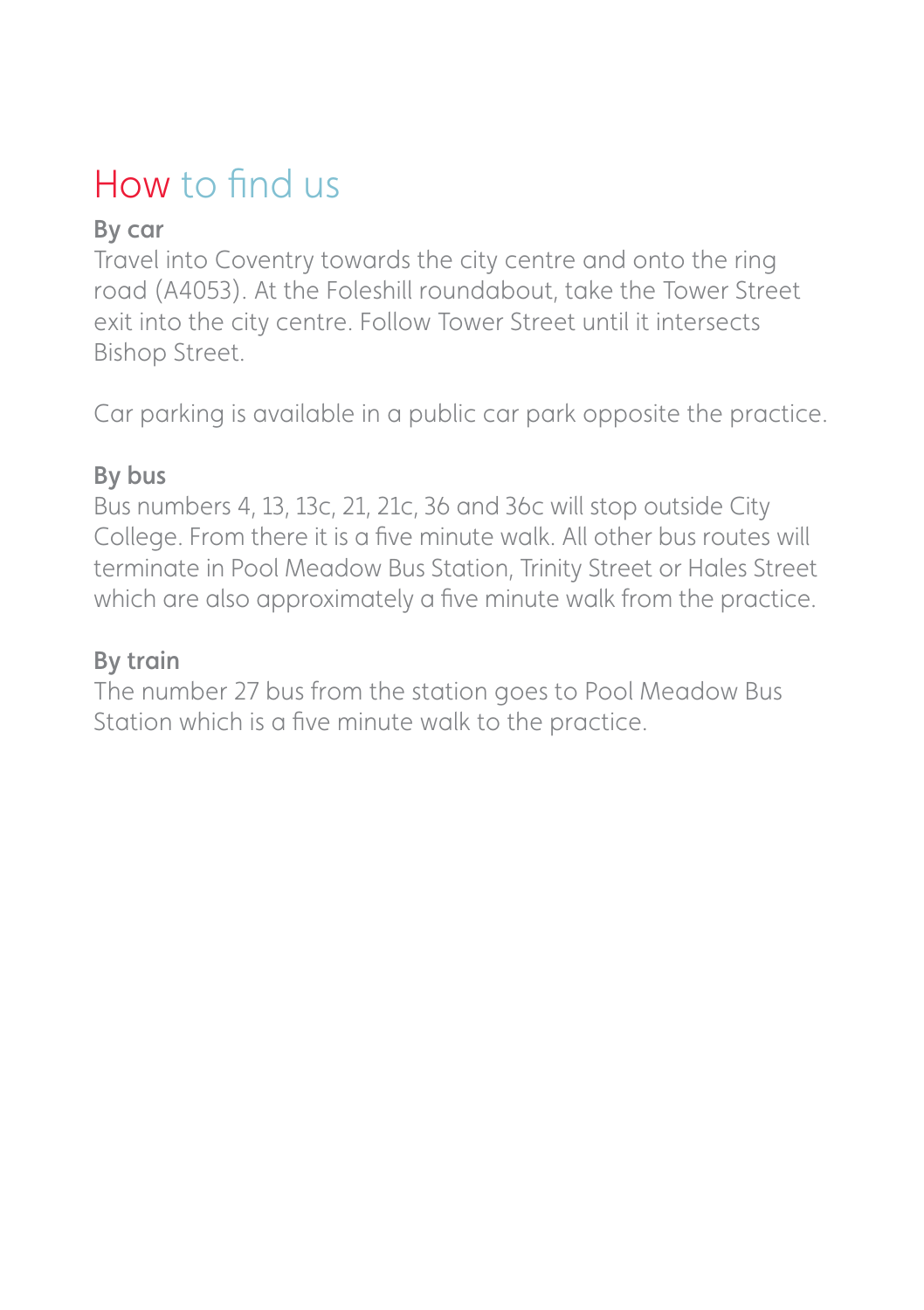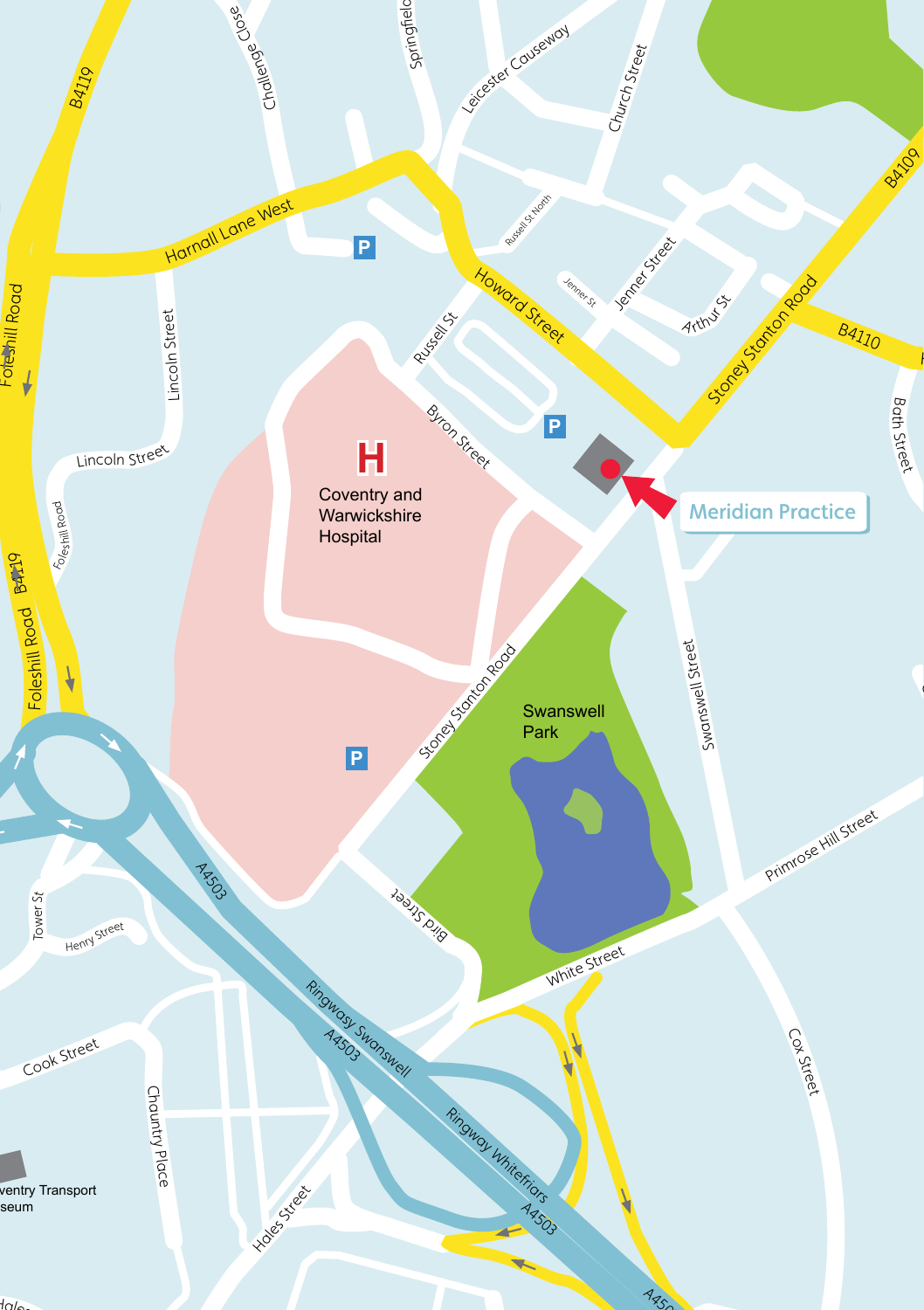#### Meridian Practice

#### Opening hours:

| Monday    | 8am to 6.30pm |
|-----------|---------------|
| Tuesday   | 8am to 6.30pm |
| Wednesday | 8am to 6.30pm |
| Thursday  | 8am to 6.30pm |
| Friday    | 8am to 6.30pm |

#### Address:

Meridian Practice City of Coventry Health Centre Stoney Stanton Road Coventry CV1 4FS

t: 024 7696 1594 w: www.meridianpractice.nhs.uk